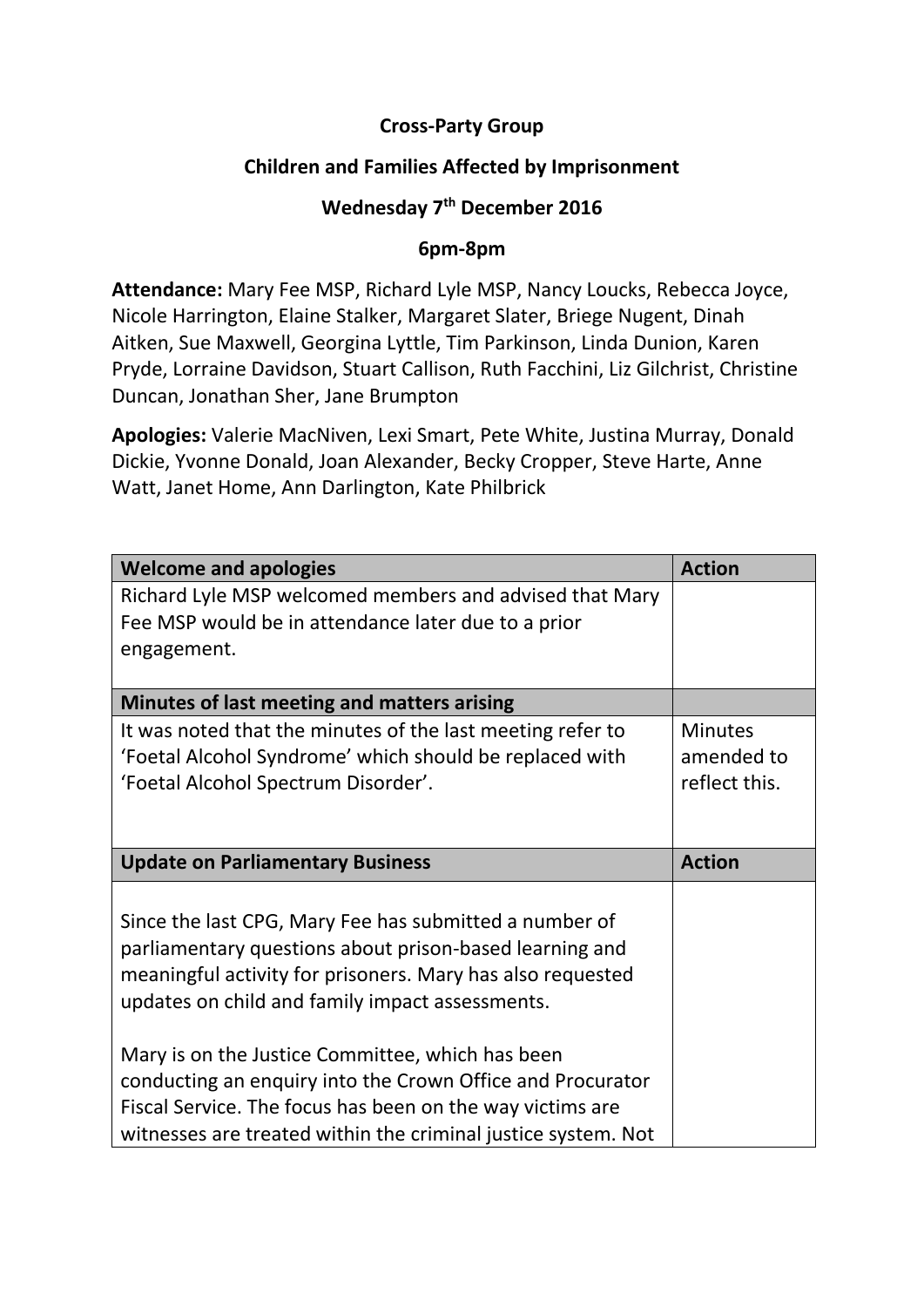| enough support and information is given to people who<br>appear in court as a victim or a witness.<br>The Committee has also taken some preliminary evidence on<br>domestic abuse to the Government for their domestic abuse<br>bill.<br>Mary has suggested that the CPG could focus on the value of<br>meaningful activity in prisons and what types of activity<br>could be introduced to prisons.<br>Mary discussed research being carried out into women<br>offenders with mental health issues, and suggested that once<br>the research report is finalised, the CPG could discuss this. |                                                                                        |
|-----------------------------------------------------------------------------------------------------------------------------------------------------------------------------------------------------------------------------------------------------------------------------------------------------------------------------------------------------------------------------------------------------------------------------------------------------------------------------------------------------------------------------------------------------------------------------------------------|----------------------------------------------------------------------------------------|
| Any other suggestions on topics for the group to discuss are<br>welcome.                                                                                                                                                                                                                                                                                                                                                                                                                                                                                                                      |                                                                                        |
| <b>Prison-based Learning as a Means of Supporting Families</b>                                                                                                                                                                                                                                                                                                                                                                                                                                                                                                                                | <b>Action</b>                                                                          |
| Professor Elizabeth Gilchrist, Professor of Forensic<br>Psychology at the University of Worcester, provided an<br>overview of her research into addressing domestic abuse in a<br>criminal justice context.<br>Practitioners advised that parenting classes should be core to<br>criminal justice practice. Professor Gilchrist feels that core<br>funding from SPS for parenting programmes would be<br>beneficial, as well as funding for domestic abuse<br>programmes.                                                                                                                     | The PowerPoint<br>presentation<br>will be<br>circulated<br>alongside these<br>minutes. |
| A key finding from the research suggests that how well<br>something is delivered is of equal importance to the content<br>of what is delivered. The relationship and trust between<br>those delivering the programme and those undertaking it is<br>key.                                                                                                                                                                                                                                                                                                                                      |                                                                                        |
| One group member stated that, in her experiences, prisoners<br>convicted of domestic abuse offences did not view their<br>offence as being serious; they felt victimised for ending up in                                                                                                                                                                                                                                                                                                                                                                                                     |                                                                                        |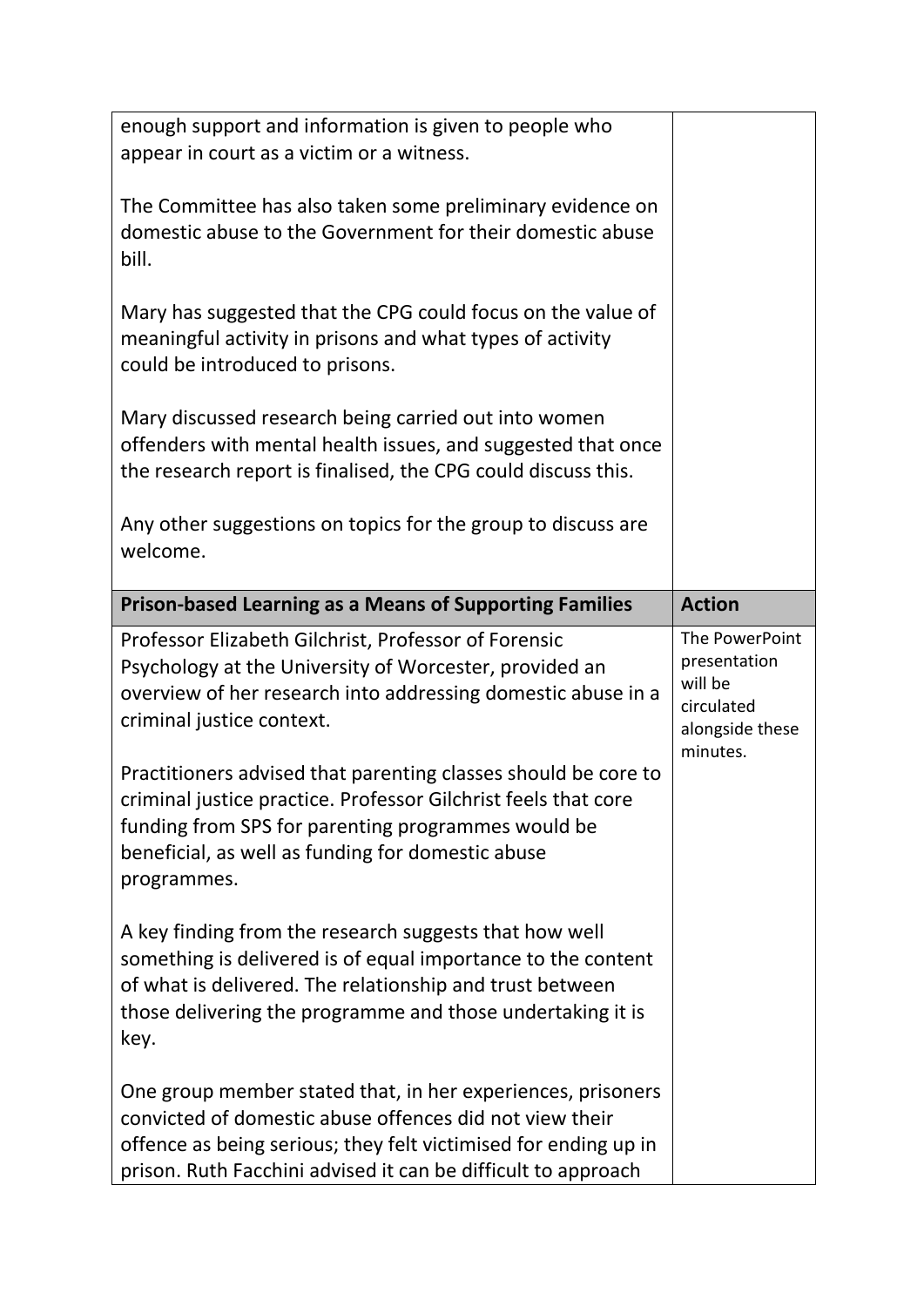this issue with prisoners convicted of domestic abuse offences. By taking a different approach – involving the prisoners in a creative writing class - they found that they had more success.

Early Years Scotland currently works in 6 prisons in Scotland. They run a fathers programme and are branching into supporting mothers in custody. Their focus is with prisoners who have children aged 0-5 – any prisoner who meets this criteria can work with Early Years Scotland. They look at attachment, bonding, communication and early literacy skills, and a 'learning through play' programme where they can put what they have learned into practice with their partners and children. Very quickly the prisoner's attitudes and beliefs change; from the beginning where they lacked confidence in their parenting ability, they are able to engage and bond with their child better. Other group members commented that prisoners who have gone through the Early Years programme are better learners in other education classes as a result of partaking in the Early Years programme. Early Years Scotland is continually looking for funding support.

Scottish Families Affected by Alcohol & Drugs advised that funding difficulties often prevent them doing certain pieces of work, despite their services being in demand. They spoke of incidents where prisoners developed an addiction whilst in prison that they didn't have prior to imprisonment. This can be very difficult for the families of these prisoners to come to terms with, and often support from SFAD is required.

Questions were raised about the new women's estate, and how meaningful activity would be conducted for women in custody. This issue is still very much undecided at present.

A point was raised about other types of learning being introduced into prisons, such as first aid training for prisoners. Stuart Callison, St Andrew's First Aid, discussed the organisation's aim of reaching out to groups who would benefit from First Aid training but who are less likely to have been given the opportunity to receive it – such as prisoners.